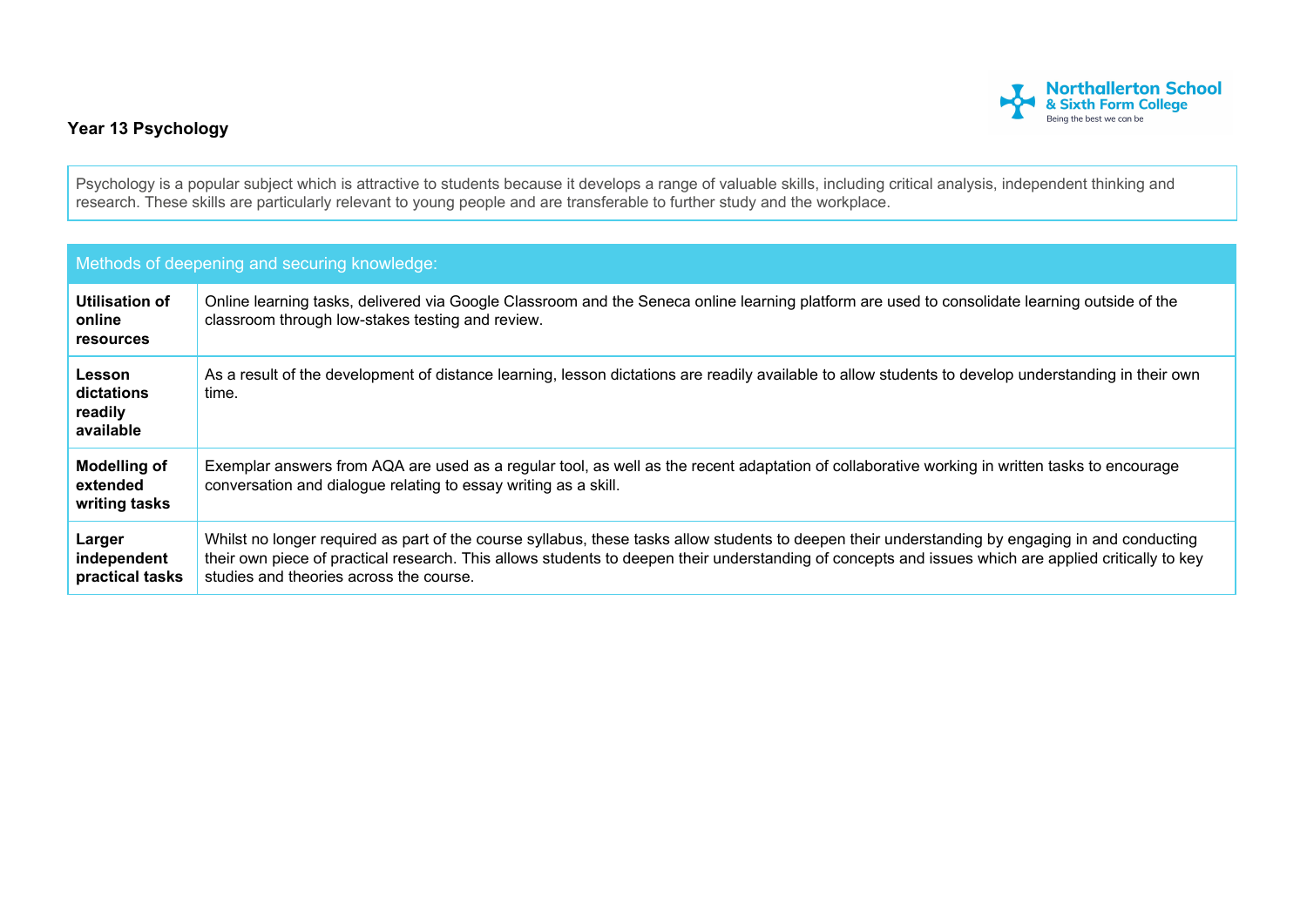|                                                            | Autumn term 1                                                                                                                                                                                                                                                                                                                                                                                                                                                                                                                                                                                                                                                                                                                                                                                                                                                                                                            | Autumn term 2                                                                                                                                                                                                                                                                                                                                                                                                                                                                                                                                                                                                                                                                                                                                                                                                                                                                                                     | Spring term 1                                                                                                                                                                                                                                                                                                                                                                                                                                                                                                                                                                                 |
|------------------------------------------------------------|--------------------------------------------------------------------------------------------------------------------------------------------------------------------------------------------------------------------------------------------------------------------------------------------------------------------------------------------------------------------------------------------------------------------------------------------------------------------------------------------------------------------------------------------------------------------------------------------------------------------------------------------------------------------------------------------------------------------------------------------------------------------------------------------------------------------------------------------------------------------------------------------------------------------------|-------------------------------------------------------------------------------------------------------------------------------------------------------------------------------------------------------------------------------------------------------------------------------------------------------------------------------------------------------------------------------------------------------------------------------------------------------------------------------------------------------------------------------------------------------------------------------------------------------------------------------------------------------------------------------------------------------------------------------------------------------------------------------------------------------------------------------------------------------------------------------------------------------------------|-----------------------------------------------------------------------------------------------------------------------------------------------------------------------------------------------------------------------------------------------------------------------------------------------------------------------------------------------------------------------------------------------------------------------------------------------------------------------------------------------------------------------------------------------------------------------------------------------|
| Topic(s)                                                   | Unit 8: Issues & Debates in Psychology<br>Historically, psychology has been a<br>$\bullet$<br>male dominated discipline and the<br>charge is that many of its major<br>theories and explanations reflect this.<br>Worse, it may be that male bias is so<br>endemic within the research practices<br>of psychology that the female voice<br>has become marginalised or possibly<br>judged abnormal.<br>Nowadays much of modern<br>psychology focuses its gaze upon the<br>United States of America which in turn<br>may result in British cultural norms<br>becoming considered abnormal.<br><b>Unit 9: Gender</b><br>Sex and gender are different things.<br>$\bullet$<br>Explanations in recent times have lead<br>$\bullet$<br>to a distinction drawn between the two<br>concepts and how our social and<br>cultural understanding of what it means<br>to be 'male' or 'female' gives rise to<br>sex-role stereotypes. | Unit 8: Issues & Debates in Psychology<br>Historically, psychology has been a male<br>$\bullet$<br>dominated discipline and the charge is that<br>many of its major theories and explanations<br>reflect this.<br>Worse, it may be that male bias is so<br>$\bullet$<br>endemic within the research practices of<br>psychology that the female voice has<br>become marginalised or possibly judged<br>abnormal.<br>Nowadays much of modern psychology<br>focuses its gaze upon the United States of<br>America which in turn may result in British<br>cultural norms becoming considered<br>abnormal.<br>Unit 9: Gender<br>Sex and gender are different things.<br>$\bullet$<br>Explanations in recent times have lead to a<br>distinction drawn between the two concepts<br>and how our social and cultural<br>understanding of what it means to be 'male'<br>or 'female' gives rise to sex-role<br>stereotypes. | Unit 10: Schizophrenia<br>Schizophrenia is a severe mental<br>$\bullet$<br>illness where contact with reality and<br>insight are impaired. It is a form of<br>psychosis.<br>As schizophrenia is an illness we<br>can't see, there are clear issues in<br>the symptoms, diagnosis and<br>treatment of the disorder.<br>Unit 11: Aggression:<br>• Aggression is one of the most critical<br>social problems facing the world<br>today, and psychologists are keen to<br>understand its causes.<br>How does a planned method to get<br>what you want differ from an angry<br>impulsive reaction? |
| <b>Assessment</b>                                          | Short topic test at the end of each small topic.                                                                                                                                                                                                                                                                                                                                                                                                                                                                                                                                                                                                                                                                                                                                                                                                                                                                         | Mock exam.                                                                                                                                                                                                                                                                                                                                                                                                                                                                                                                                                                                                                                                                                                                                                                                                                                                                                                        | Short topic test at the end of each small<br>topic.                                                                                                                                                                                                                                                                                                                                                                                                                                                                                                                                           |
| <b>CEIAG</b> (Careers<br>that are linked to<br>that topic) | Issues and debates in psychology is a unit<br>which permits students to cast a critical eye<br>over a number of subjects; skills which will aid<br>them should they wish to continue their studies<br>into further education.<br>Gender is a topic which would aid students<br>through a variety of interpersonal-based<br>careers in particular those in a health care<br>setting.                                                                                                                                                                                                                                                                                                                                                                                                                                                                                                                                      | Issues and debates in psychology is a unit which<br>permits students to cast a critical eye over a<br>number of subjects; skills which will aid them<br>should they wish to continue their studies into<br>further education.<br>Gender is a topic which would aid students through<br>a variety of interpersonal-based careers in<br>particular those in a health care setting.                                                                                                                                                                                                                                                                                                                                                                                                                                                                                                                                  | Schizophrenia is a unit which has obvious<br>applications to students who wish to continue<br>their studies into fields such as medicine and<br>health care professions.<br>The aggression unit has proven popular with<br>students that have pursued their interests<br>into studying forensic psychology.                                                                                                                                                                                                                                                                                   |